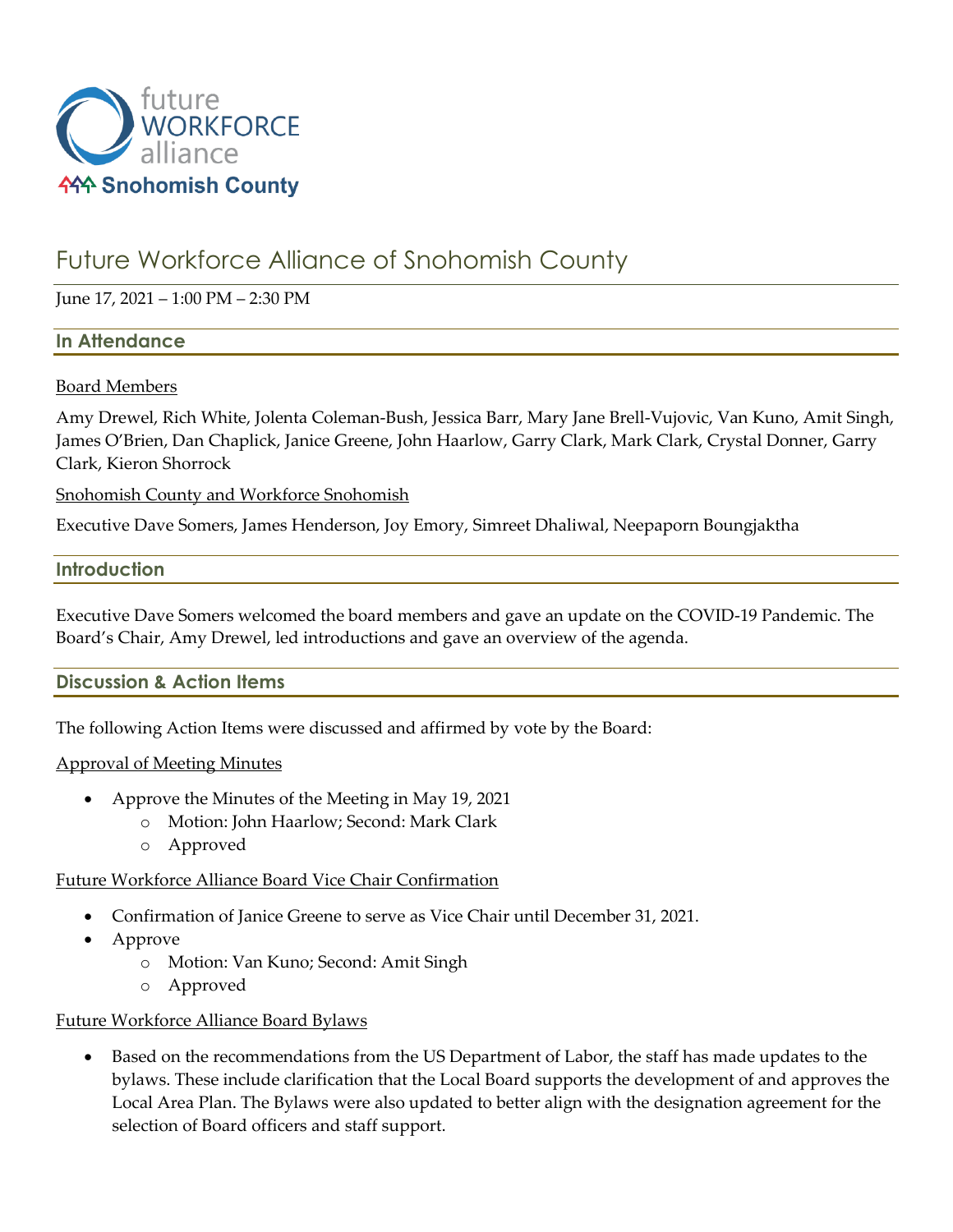- Approve
	- o Motion: John Haarlow; Second: Crystal Donner
	- o Approved

## Future Workforce Alliance Designation Agreement

- Based on the recommendations from the US Department of Labor, the staff has made updates to the designation agreement between the Board, Snohomish County, and Workforce Snohomish. These updates clarify the Board's role with the WIOA budget and extends the Designation Agreement period to June 30, 2024.
- Approve
	- o Motion: Dan Chaplik; Second: Mark Clark
	- o Approved

# Snohomish County Local Area Plan: 2020-2024

- The Local Area Plan provides a vision for the Snohomish County workforce development system. The current draft incorporated pandemic responses as well as additional input from the Board and community.
- The requested action is to approve the motion 21-03 to submit the draft 2020-2024 Integrated Regional and Local Workforce Plan to the Washington Workforce Training and Education Coordinating Board for review.
	- o Amit Singh asked since there is a difference in time periods of the Local Area Plan and the WIOA funding, will the funding have to be adjusted in the future?
		- **•** Joy Emory said no but updates are made every two years under normal circumstances. This document will stand with supplemental updates until a new plan is submitted in 2024.
- Approve
	- o Motion: John Haarlow; Second: Amit Singh
	- o Approved

# Workforce Innovation & Opportunity Act PY21 Operating Budget

- James Henderson gave a summary of the PY21 budget. There will be an increase in WIOA funding (~30%) due to high unemployment and long-term unemployment in County. There will be a focus on diversified funding strategies to advance FWA and WFS strategic priorities. There will be 1 FTE hired by Workforce Snohomish to support data compliance and analytics.
- Joy Emory explained the Workforce Snohomish funding streams and the Board's purview as it relates to funding. The WIOA funds are at their highest since PY06. The FWA Board should anticipate engagement and support for future grant opportunities to support workforce goals.
- Amit Singh asked for clarification on the PY21 pie chart and the pieces FWA is responsible for.
	- o Joy Emory said the FWA has purview over the WIOA Cluster and LWDB. The rest of the 48% comes from 501c3 grants.
- Janice Greene commented that the funding for analysis is a good inclusion. Joy Emory responded that this funding will allow for more dynamic and data-driven updates for the Board.
- The requested action is to approve motion 21-06 for a budget to provide workforce development services in Snohomish County for the period July 1, 2021 thru June 30, 2022 funded by the Workforce Innovation & Opportunity Act.
- Approve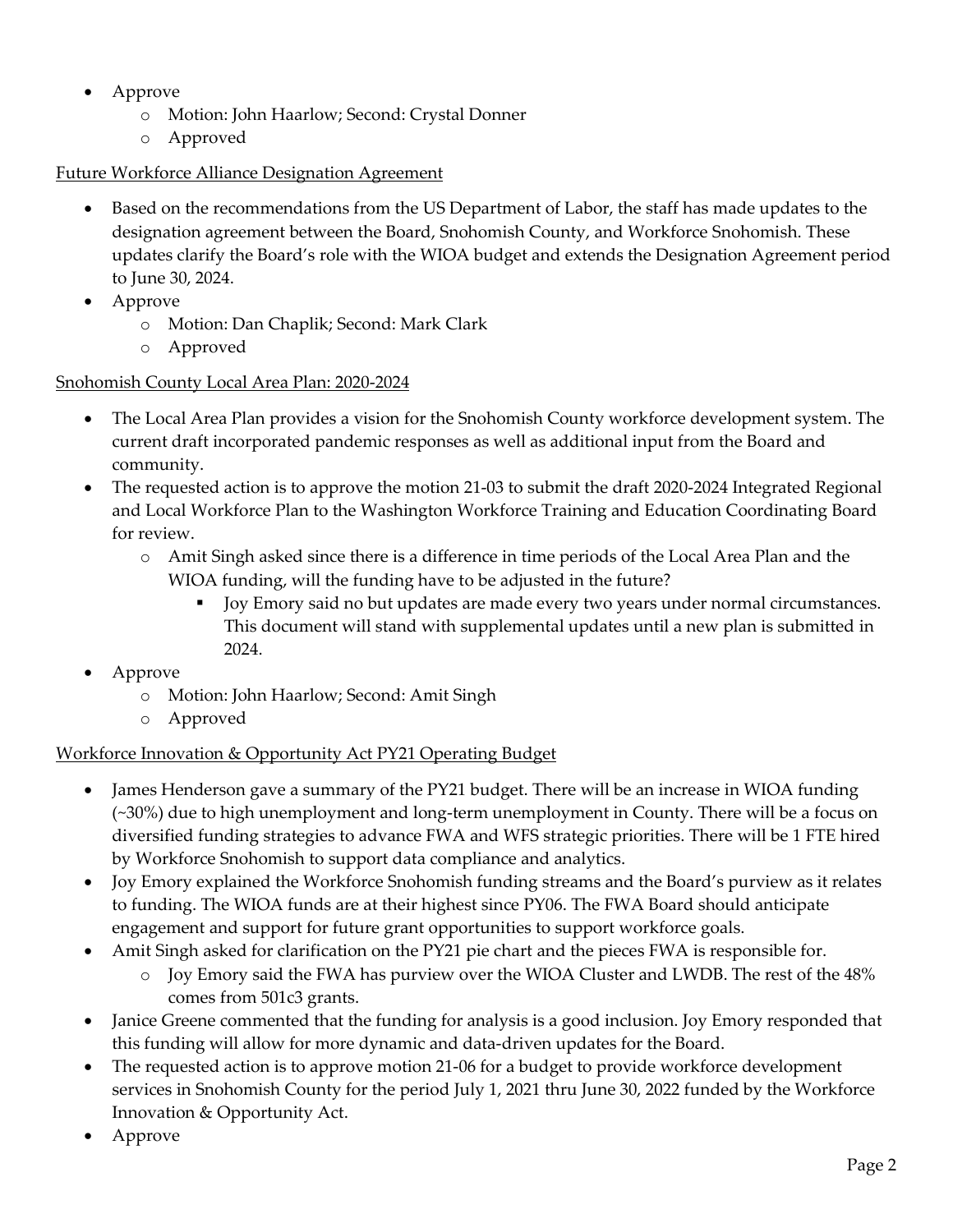- o Motion: Janice Greene; Second: Dan Chaplik
- o Approved

# One-Stop Operator Procurement

- Approval of motion 21-04 for a sole-source procurement for a One Stop Operator for a period of oneyear beginning July 1, 2021, thru June 30, 2022.
- Jessica Barr recused herself.
- Approve
	- o Motion: Mark Clark; Second: John Haarlow
	- o Approved

# WorkSource Site Recertification (Everett & Lynnwood)

- Approval of motion 21-05 to recertify the WorkSource sites in Everett and Lynnwood. Mark Clark gave an overview of the process.
- Approve
	- o Motion: Garry Clark; Second: Rich White
	- o Approved

# **Information Items**

## Youth Working Group – Rich White

- Working Group met on May 27, 2021 and the discussion focused on greatest needs, the pandemic's effect, as well as voices that are missing from the group.
	- o The next step is a Youth Working Group Charter.
	- o Amit Singh asked how someone can be recommended to be a part of the group. James Henderson answered any recommendations can be sent to the Working Group chair or FWA staff.

# Workforce Strategic Plan Update – MDB Insight

- Trudy Parsons updated the Board on the project timeline and progress made thus far. There was a request of the Board to send any contacts they see as appropriate to the FWA staff. Evelyn Paul explained the County-wide Partner CATI Survey being developed and distributed.
	- o Janice Greene asked if diversity can be included as a barrier to opportunity. Trudy Parsons said it will be updated and included.
	- o Jolenta Coleman-Bush asked if information will be collected on the partner organizations and their target demographic groups as it may include indicators of barriers of opportunity. Evelyn answered that this is being included in the data being collected.
- MDB Insight also led a discussion on a vision of a dashboard.
	- o Jolenta Coleman-Bush suggested modeling after the WA STEM dashboard in terms of job growth projections and other data.
	- o John Haarlow suggested that the dashboard show overarching goals and data as well sub-goals and KPIs so that both performance and process is tracked. This dashboard will need to be aligned with the Board's strategy.